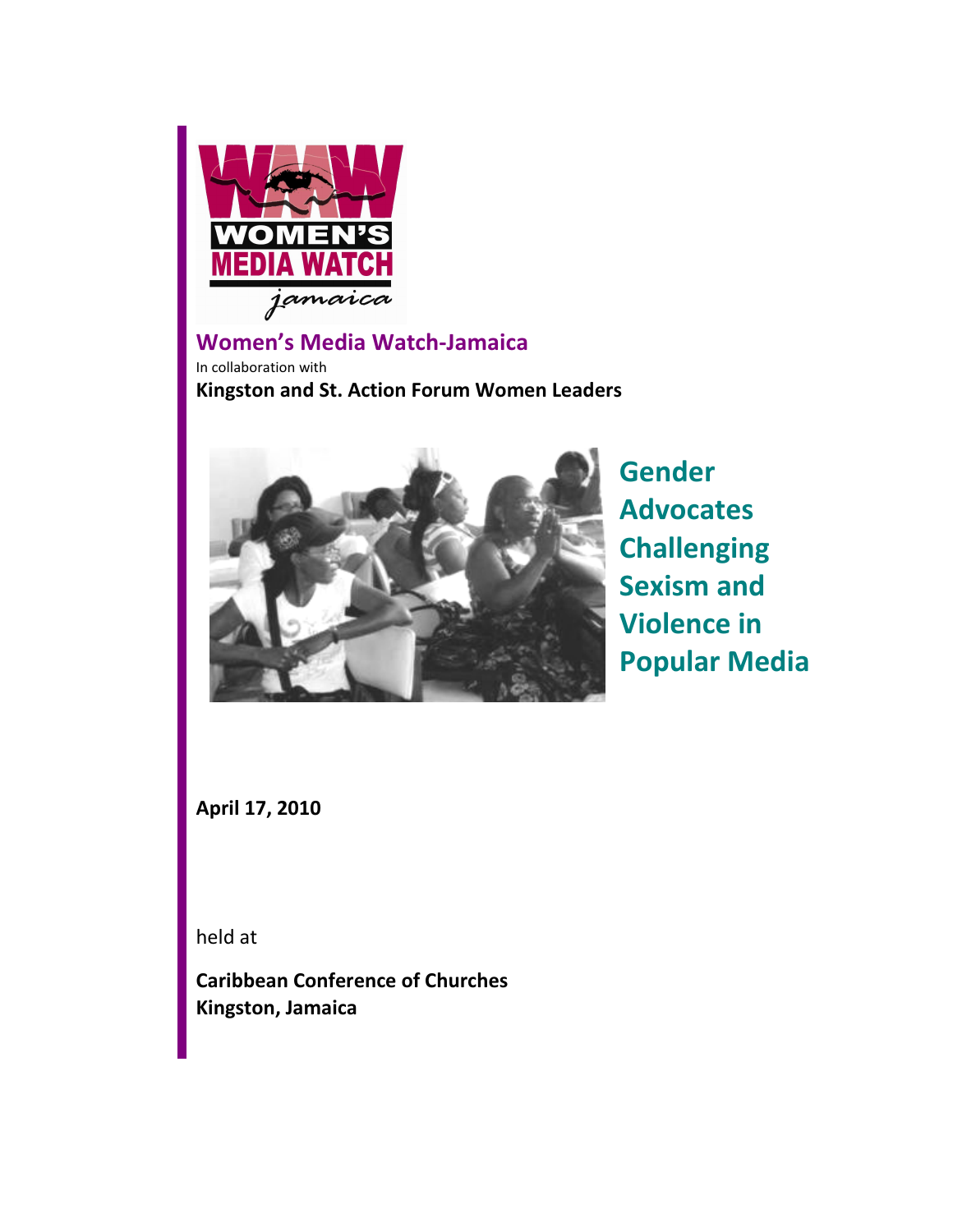# Advocates Challenging Sexism and Violence in Popular Media

Sat. April 17, 2010

This workshop was one in a series of training sessions on Gender, Medias and Advocacy, hosted by Women's Media Watch with support from the World Association of Christian Communication.

#### **Participants**

These were 16 Women Leaders from various communities in Kingston, St. Andrew and St. Catherine, identified through WMW's links with the Kingston and St. Andrew Action Forum. Most of the participants have already attended one or two gender training sessions with WMW and are therefore ready to undertake some advocacy with respect to the ongoing concerns expressed by many citizens about sexism and violence in popular media and how this contributes to the high levels of violence against women in Jamaica. As active leaders and advocates for citizens' rights and women's rights, this group is a key target audience for WMW.

WMW Facilitators: Hilary Nicholson, Afolashade and Dorothy Purge (Rapporteur)

### Workshop Objectives

- Strengthen skills of women's rights advocates in gender-aware analysis of media and their knowledge of relevant policies re. women's and children's rights.
- Encourage participants to respond to sexism and violence in the media and become more active media users.

### 1. Media portrayals and influences : introduction to issues and sharing ideas

Facilitators introduced the session by saying that Media can have positive and negative influences and participants were invited to give one or two examples . They expressed their concerns firstly about sexually explicit ads and dancehall lyrics.

Participants identified some positives:

- Information
- Entertainment.
- Fashion news and ideas
- Movies provided all three of the above positive, but also contained high levels of overt sexuality and violence which participants had concerns about

One example spotted of a positive advert is the Victoria Mutual, "Daddy is here."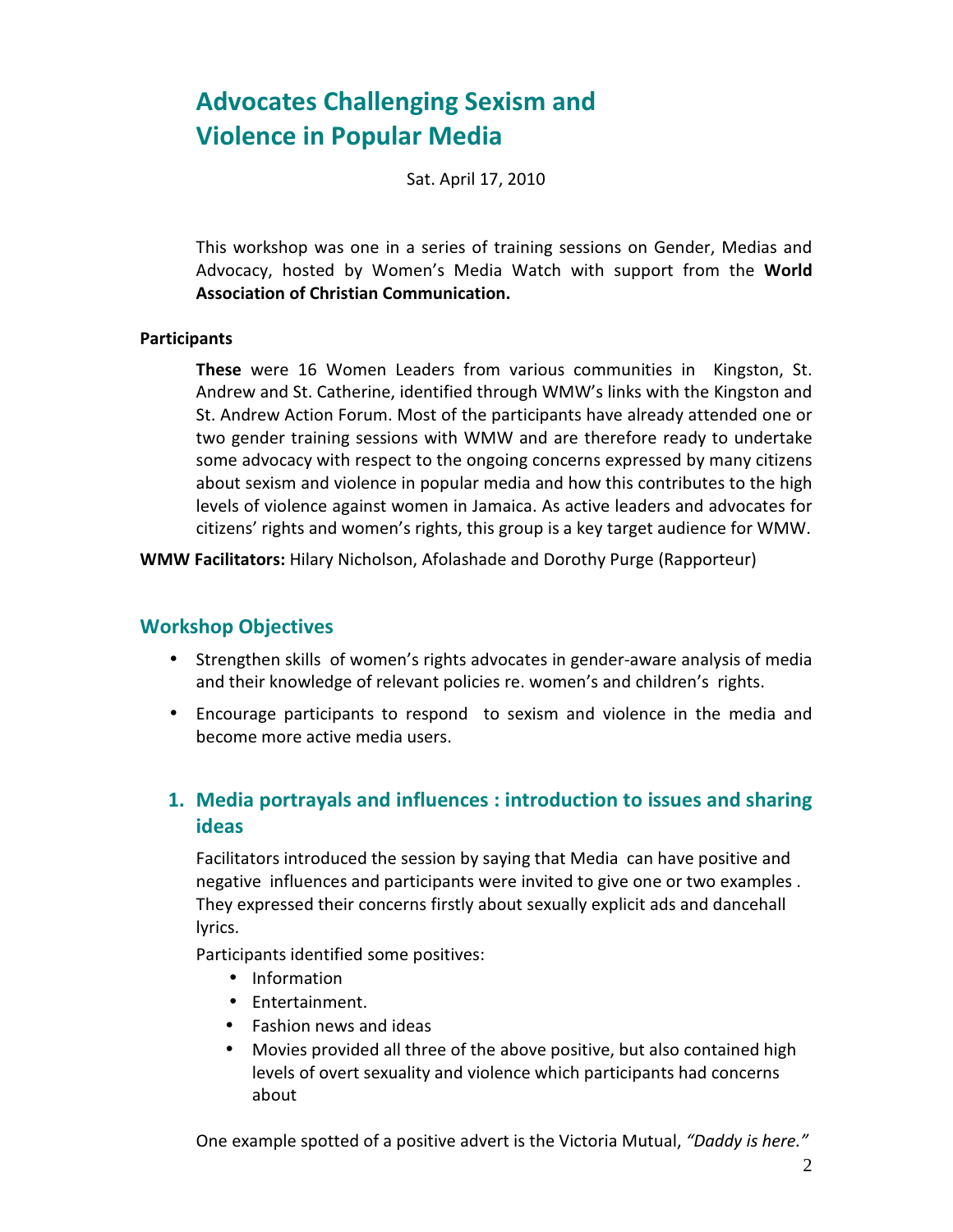- The Faciilitators asked what are some eg's of VALUES/IDEALS learned from media? Any that deal with sexuality or violence?
- Religious media and gender roles: participants discussed some of the traditional and less traditional gender portrayals and how this influences attitudes, preferences and expectations of both women and men
- Persons gave their views on the 'pinch an inch' advert. which gives information on how a condom should be used. While some persons thought that too much information was being given others felt that the advert shows affection. The time when the advert is aired was also of concern.
- Participants agreed that parents should monitor what their children watch on television and cable because there are forms of violence in video games and also cartoons.
- Though some participants agreed that incidents of violence should be shown on television (because this is the reality in our society) others disagreed. Particular reference was made to an incident which occurred in Papine, Kingston, where a man chopped another several times and the scene was shown on television.
- Arising from the discussions the question was raised as to whether or not our society is more concerned about sex in the media rather than violence.
- We need 'media literacy' for parents, youth i.e. being active audiences so we can examine & respond actively, and critique/challenge offensive.

# 2. Activity : Critiquing Sexist Posters and Ads

Given the increasing number of sexist ads, and the broad based concern building about the 'energy drink' ads for Mandingo, Magnum and Jagra, these were discussed. A poster was displayed and the television ads which participants had seen for

these products were also analysed. The Facilitator used guided questions to ensure the participants maintained a gender lens in their comments.

The first round of discussion was on the following concerns about the ads:

- <sup>o</sup> pressure on girls to look a certain way and be just 'sexy'
- <sup>o</sup> pressure on boys re sexual prowess

Next, participants did a detailed critical analysis of adverts on posters and TV for some of the 'newer' energy drinks that were raising many concerns.

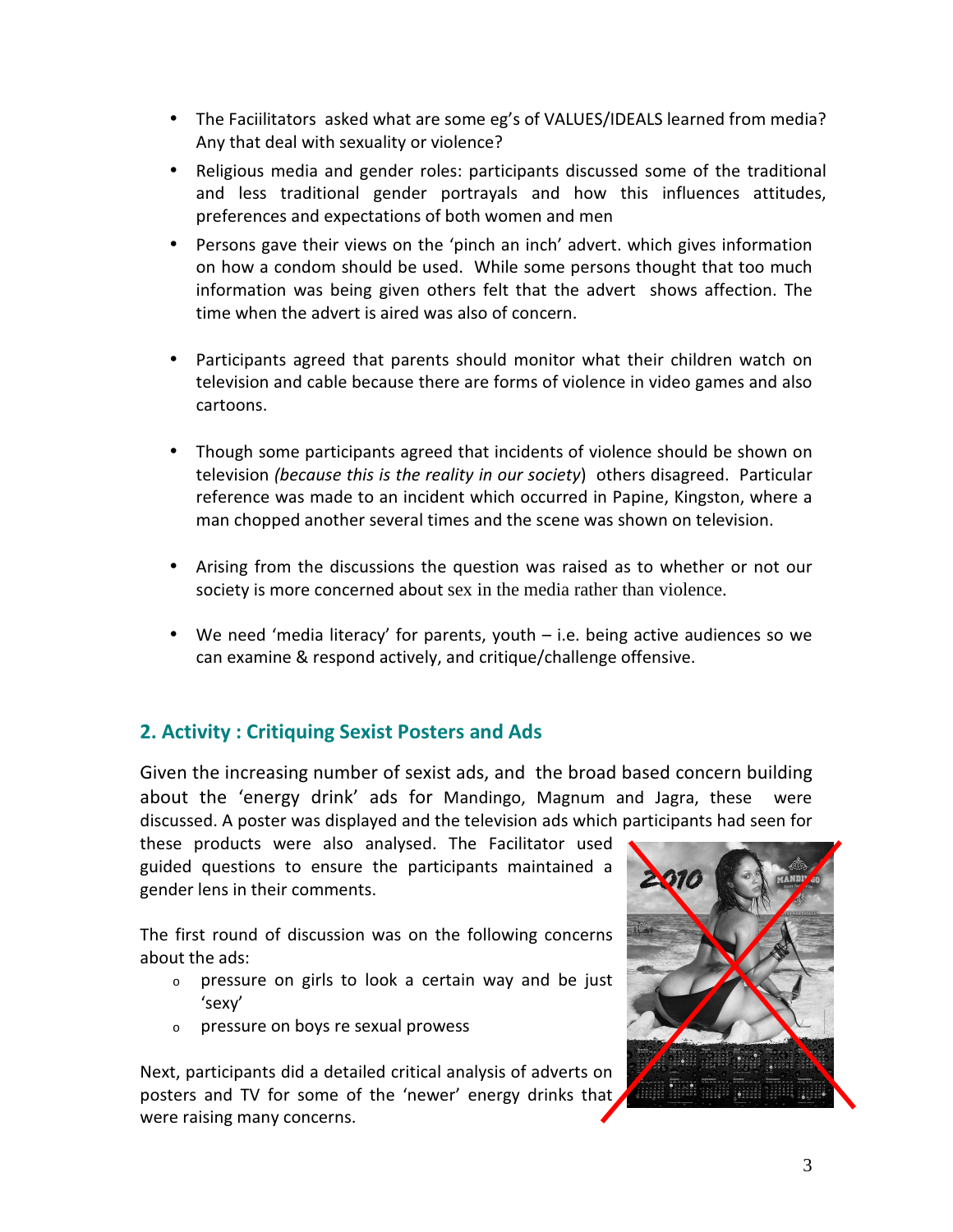#### Summary of gender-responsive critique of Jagra, Magnum & Mandingo Ads

- Picture of a woman, almost nude: No image of man nor a man having the drink.
- The *Jagra* ad like the *Mandingo* ad is clearly selling sex because the images and the words all have sexual suggestions.
- Is Jagra or Mandingo a health drink or a sex-enhancing drink? If it is for sexual enhancement or stimulation it is not supposed to be openly advertised (Viagra not advertised openly?)
- The focus on the woman's bottom is over-done (is it digitally manipulated?) and it is very sexual, she is in a sexually provocative position
- 'Rule It Right" in Jagra ad– what is this referring to? This has deliberate sexual suggestions, that the man is supposed to rule (i.e. control, dominate) the woman – he can use force if necessary to 'rule' or control. This is offensive and also a dangerous message to be sending – promoting sexual violence?
- In Jagra ad, the 'heavy equipment' connotation is degrading and the 'hard hat' message has a sexual implication, maybe suggesting hard sex (hard core)



- Would teenagers who go to parties have this same drink as adult men? Consider the lyrics that would follow building up intensity in young people.
- This is not the portrayal of females or males that we want to see ; we find these ads degrading and offensive and sending wrong messages to children. and even to adults

**Exercise:** The group was divided into 3 groups – one as 'males'; one as '12 year olds', one as 'women' . Each group was required to develop two or three questions, typical of the group they represent, which could be used as catalyst for discussion around sexist images. Some sample QUESTIONS developed by groups were as follows

- Women: Are the images of women portrayed in the media realistic?
- MEN : Should men do household duties?
- Child : Is it true that if I drink Mandingo and get energy, I will feel like a big man and can do 'big man tings'?

Each group then spent some time planning how they would respond to the question and explore the issue.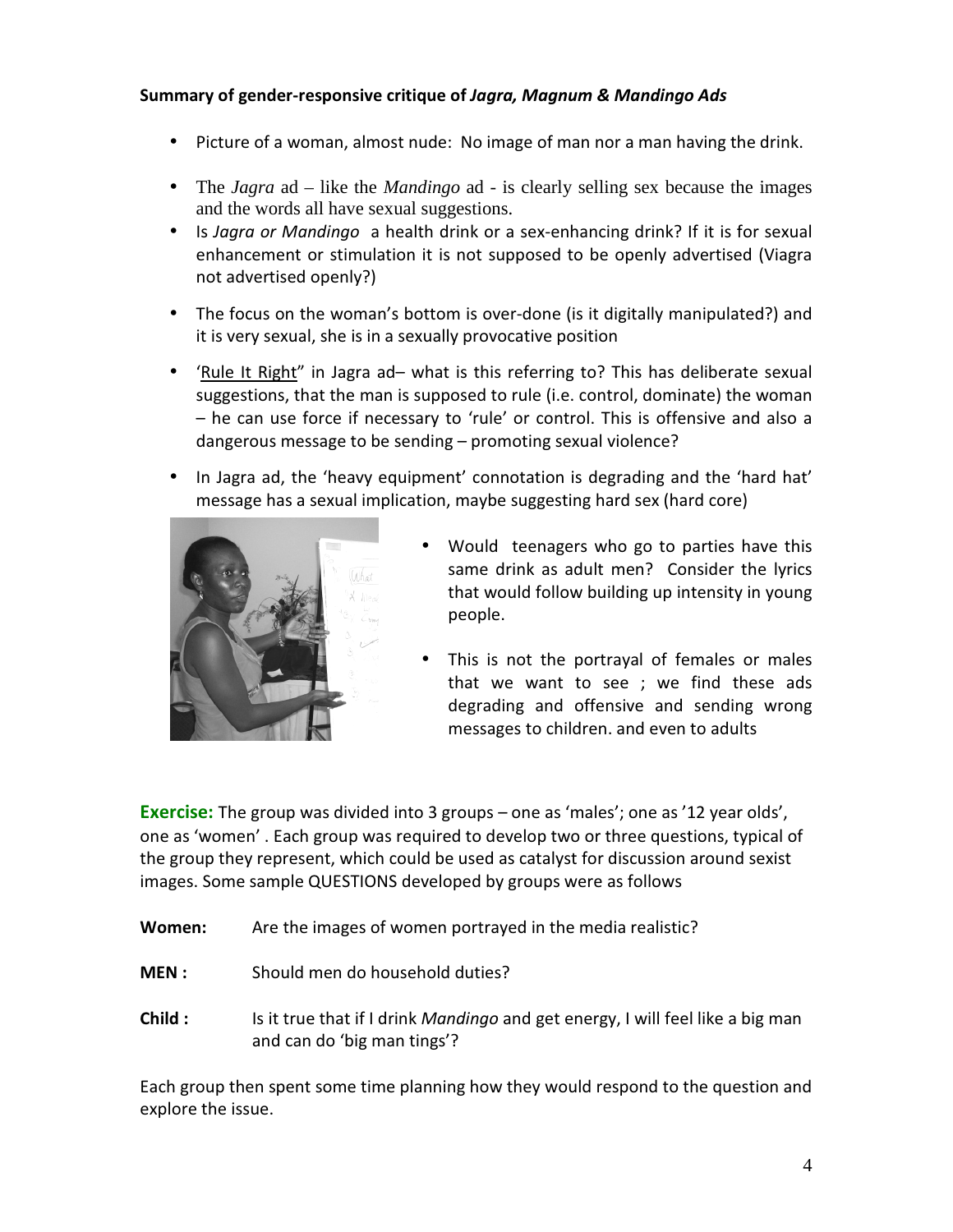# 3. Exploring Gender Messages in Dancehall Culture

- Hot Wuk: Example of gender stereotypes for woman and man
	- male fantasy re sexy girl at home always available
	- male sexuality linked to work-activity
	- female sexuality only body and sex  $-$  to satisfy male desires
	- multi partnering;' hard core' sex normalized
	- Sets expectations of how girls should look affects girls/boys
	- QUESTIONS to ask ourselves, and youths, to critique

#### Gender-responsive Critique of Music Video "Hot Wuk"

Issues raised in discussion among Participants with guided questions from Facilitators:

- Don surrounded by women doing what HE wants them to do ; women doing as men say and seem to be okay with it
- The male figure is not 'wining' he is composed
- Women are in traditional roles such as cooking, in maid's clothes yet they are there as entertainment (sexual) for the male
- The video makes painful experiences seem to be normal Sexual pain as pleasure - suggests then it is not real sex unless it's painful ? In truth, physiologically and emotionally painful sex can be damaging
- Certain behaviours seem normal in the video, which aren't really normal
- The images in music videos (eg) don't necessarily match the lyrics of the songs
- We need to be more aware of what are the values, messages promoted in ads and music videos that are powerful messages about sex and relationships
- For example, one man with many women, man as a symbol of power; sexual power and how women use it



- We hardly see this in reverse, ie one woman with plenty men, so this is normalizing mutl-partnering by men
- The body language  $-$  the juxtaposition of images and messages – brings out things we may not see at first.
- Is there anything wrong with 'selling sex', i.e. using sex to sell products? It depends on the context, the audience, the underlying value system, the message

about sex (healthy practices vs unhealthy) and whether it exploits a child, a woman or anyone.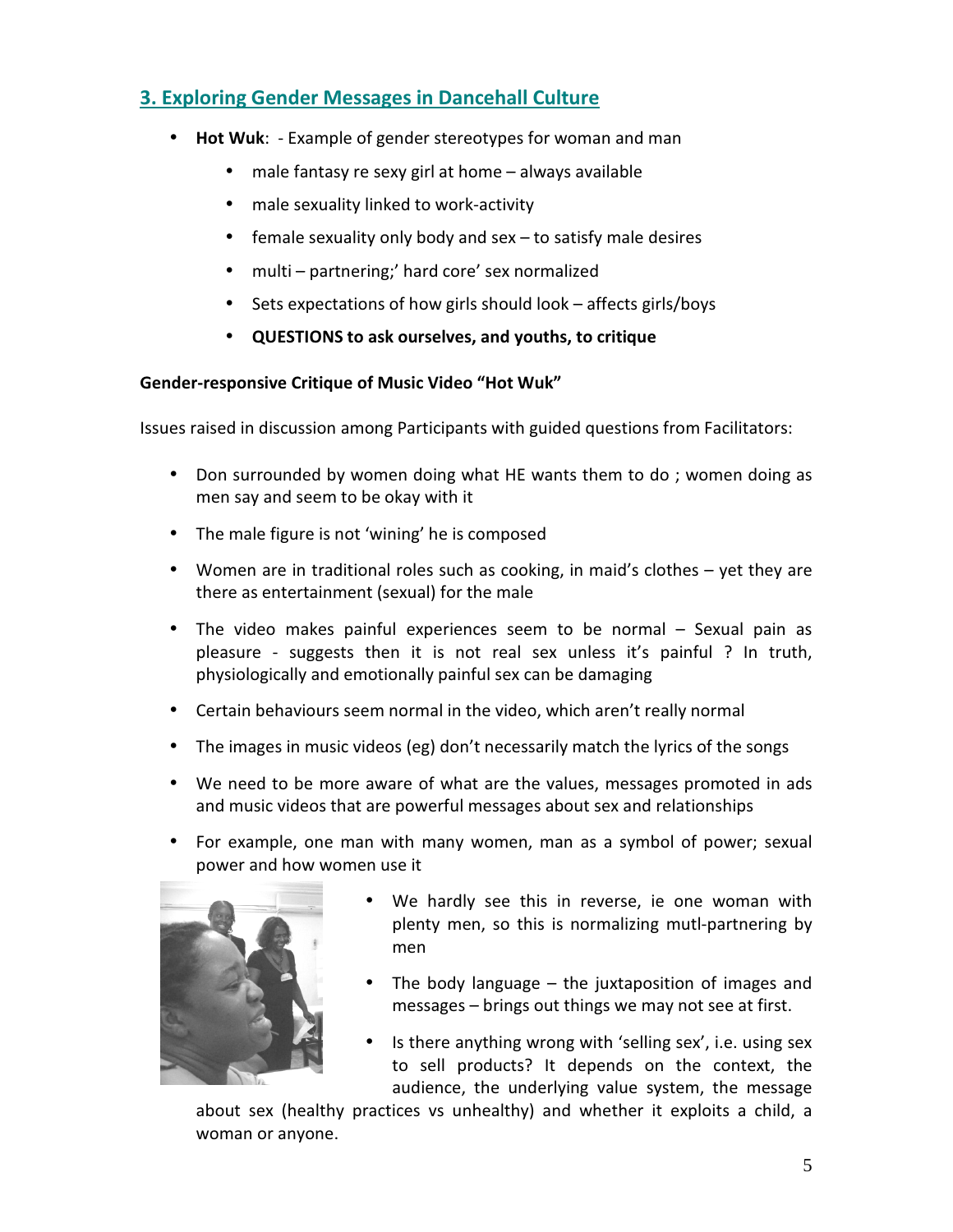- Both men and women or boys and girls are affected by the content
- Portraying sexuality or sexual violence without regard to impact or audiences is irresponsible.
- Broadcasting Commission should put advisories before certain music videos and ads (ref Jagra, Mandingo etc)

## 4. Control, Power and Violence in Popular Media

It was noted that portrayals of power and control can be both empowering or disempowering when power/control is coercive and violent.

#### Positive images of power and control as portrayals of autonomy :

Participants viewed an Advetisement by NEM Iinsurance company which read: WOMAN IN CONTROL - for Women on WHEELS. dhe advert has the face of a woman but no vehicle, only the words on the remainder of the leaflet. Participants critiqued the advert and some questions/findings were:

- What was the woman in control of? Though there was no photo of a car the words "Women on Wheels" spoke to being a car owner/driver.
- The advert was well designed.
- The woman was attractive therefore people would want to read the leaflet.
- Some participants said she looked too much as an upper-class woman. Others did not think so.
- Most participants felt she looked confident giving an impression that she was actually in control and not being a product.
- Several participants really liked the advert , saying they felt empowered by it, and really liked the recognition that women are indeed in control.

Conclusion: There should be more advertisements similar to the one above portraying women in positive ways and being in control. This poster was

compared with that of the Jagra and a discussion about manipulation developed, concluding on the note that manipulation can be positive or negative.

A second Poster was displayed, showing a woman and a man sitting at a computer seeming to be in dialogue. Participants were asked to do similar critiquing exercise as with earlier images.

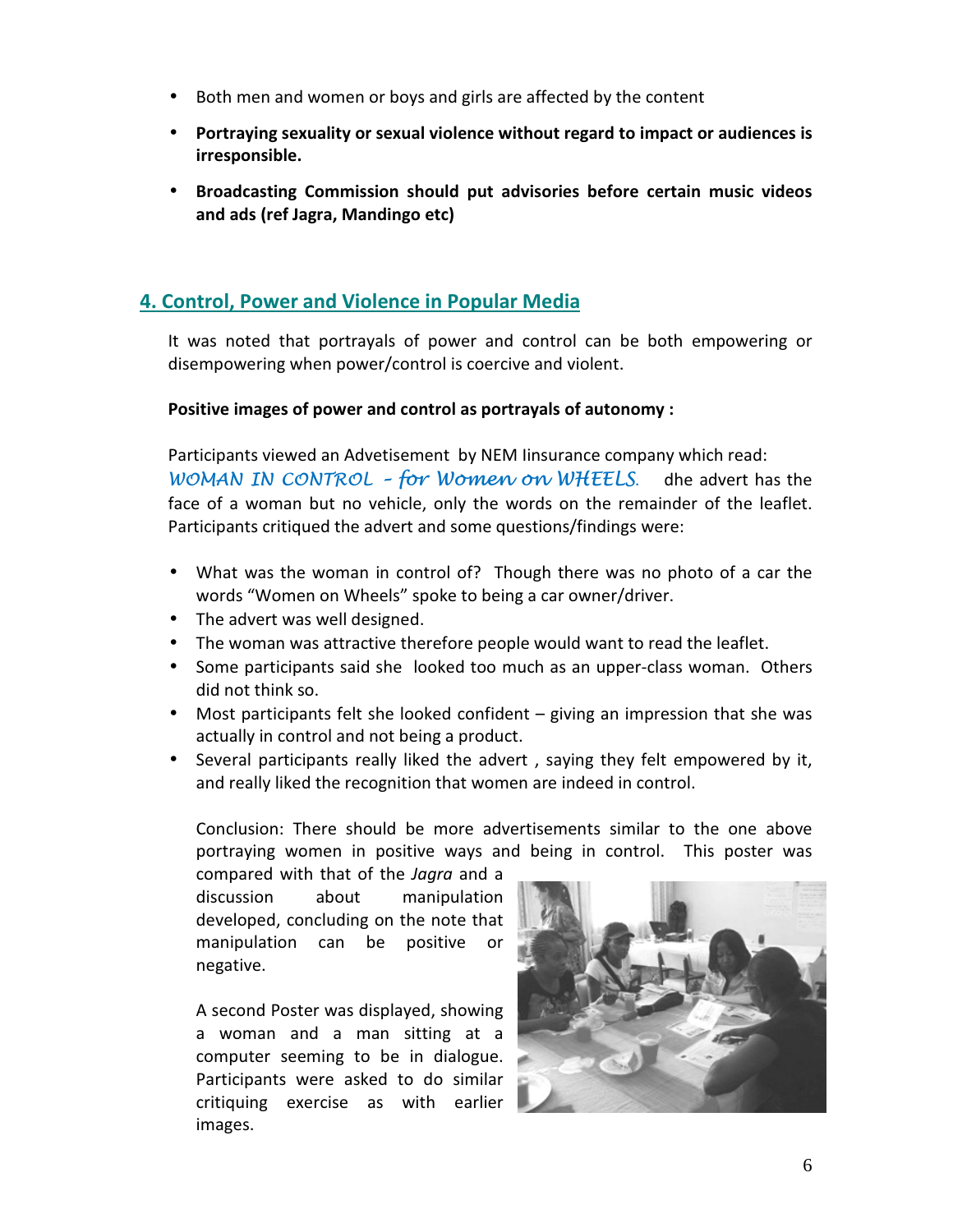Observations by participants:

- The woman was in control she was sitting at a higher angle than the man.
- The woman appeared confident; perhaps trying to convince the man to buy a product.
- The man could have been her boss reporting to him
- The man showed sign of 'sensitive' male ego
- They were at an even distance from each other not close-up that showed total respect, no form of intimacy.
- Woman and man showed signs of good communication
- There was no form of sexism shown

Conclusion: The advert was balanced.

Activity: Viewing and discussion of DVD on Dancehall portrayals of sexual violence and the links between portrayal of woman and VAW

# 5. Action Time

- $\circ$  Activity: Learning about the Broadcasting Commissions Children's Code for Programming and the Convention on the Rights of Child's (Articles relating to protecting children from injurious material)
- o Tips for Parents & Community Leaders handout.
- o Activity: ROLE PLAY ACTIVITY Preparation in 2 small Groups

#### Scenarios:

Grp A: PTA Barbeque planned with Vybz Kartel as main act. Is he appropriate? If you do not think he is appropriate - prepare your arguments to convince other members of the PTA to get a different artiste.

Grp B: Two teenagers (male & female) always take the coaster that plays music that is sexist – sometimes has violence, and DVDs that you consider inappropriate. You have a discussion with the teens about this.

#### Group Presentations & Issues raised by Group to support their argument :

### Group A: PTA's decision regarding Entertainer

- Vybz Kartel's disturbing behaviour (over sexualized; promoting rivalry; disrespect to women; excessive tattooing; sexual violence in lyrics)
- Other positive artistes exist, such as Taurrus Riley, Etana and we could invite them to pass through and give even one song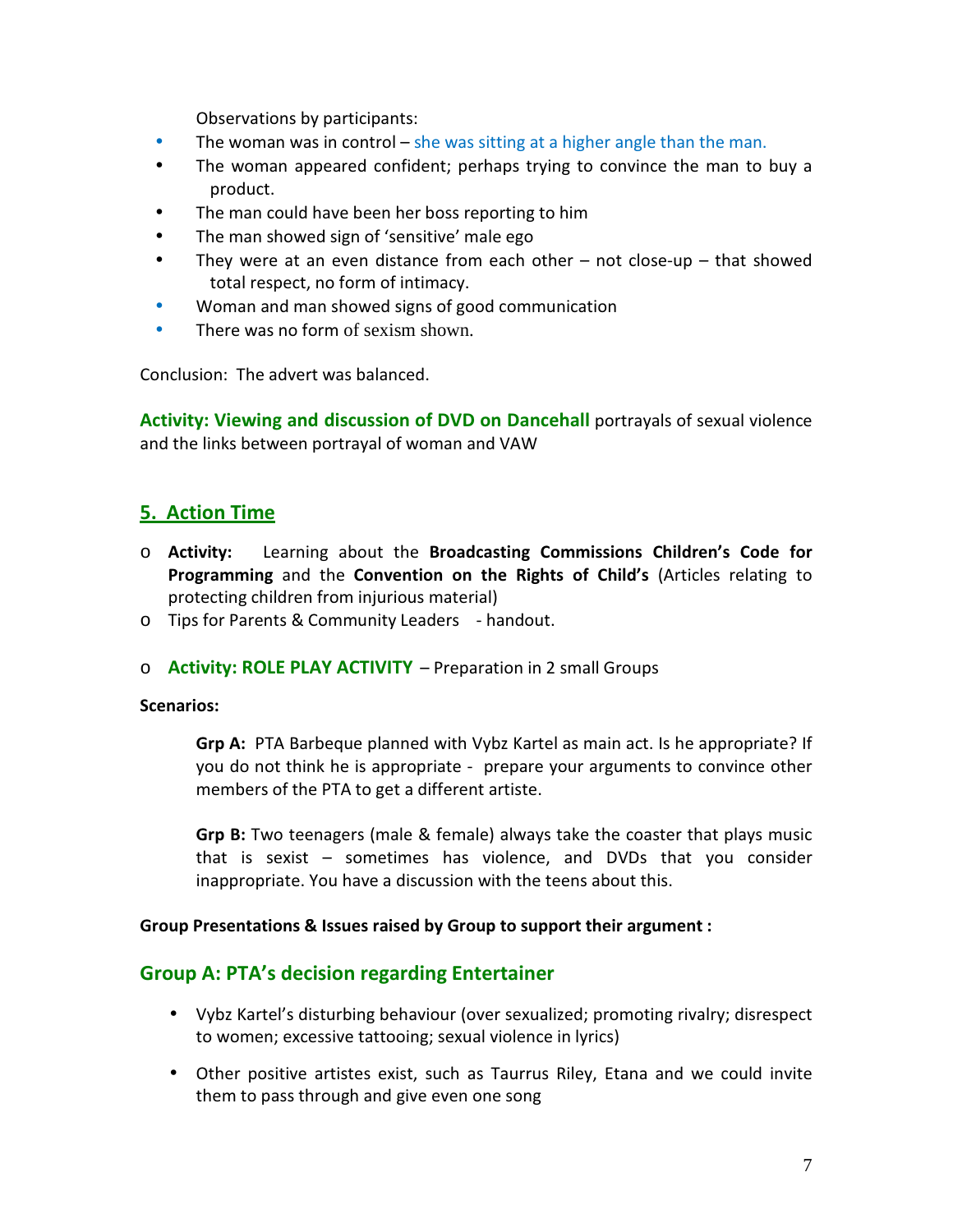- Degrading expressions in his lyrics especially negativity against women in some of his lyrics –
- Our role is to be protecting the rights of our children
- The event is part of our children's education event though it is being held at night, and therefore looking out for the well being and setting good example should be our priority – doing what is good for our children must still be the guiding principle of our activity, even though we want to make money
- The image of Kartel is negative and there is disturbing background information on him – the children wont listen to the positive songs, they will identify with the

hype surrounding him, the questionable things he stands for, including violence -as well as any positive things we can say for him

- School values and Christian principles should be guiding us in this decision
- Although some persons suggest we could talk to VK and get him to sing something appropriate, this does not change the fact that his overall image does not portray the values of our school and community



# Group B : Encouraging students to avoid buses with inappropriate (sexist, violent) media

### Issues raised by Group to support their argument :

- Listen to the words of the songs, even as you enjoy the riddim, to see if these are songs you want to identify with
- Children should not be exploited in buses, or any other commercial enterprise
- Convention on the Rights of The Child: exposing children to harmful and degrading material is a violation of the Convention therefore our government has a mandate to protect them
- The Values expressed in the commercial media that we are objecting to, the specific songs and ads, are not the values that many of our own children and youth would adhere to, if they were not being pressured by the hype
- Exposing yourself to sexually explicit or violent media, puts you in a situation where you yourself can become a victim of sexual acts or violence. One example is where people take a photo of you, without your knowledge, and associate you with the bad behaviour around you on the buses that you yourself would not engage in, but you are just there because you like to hear the music.
- You will be labelled if you hang out with youth who are engaging in behaviour that is sexually inappropriate or violent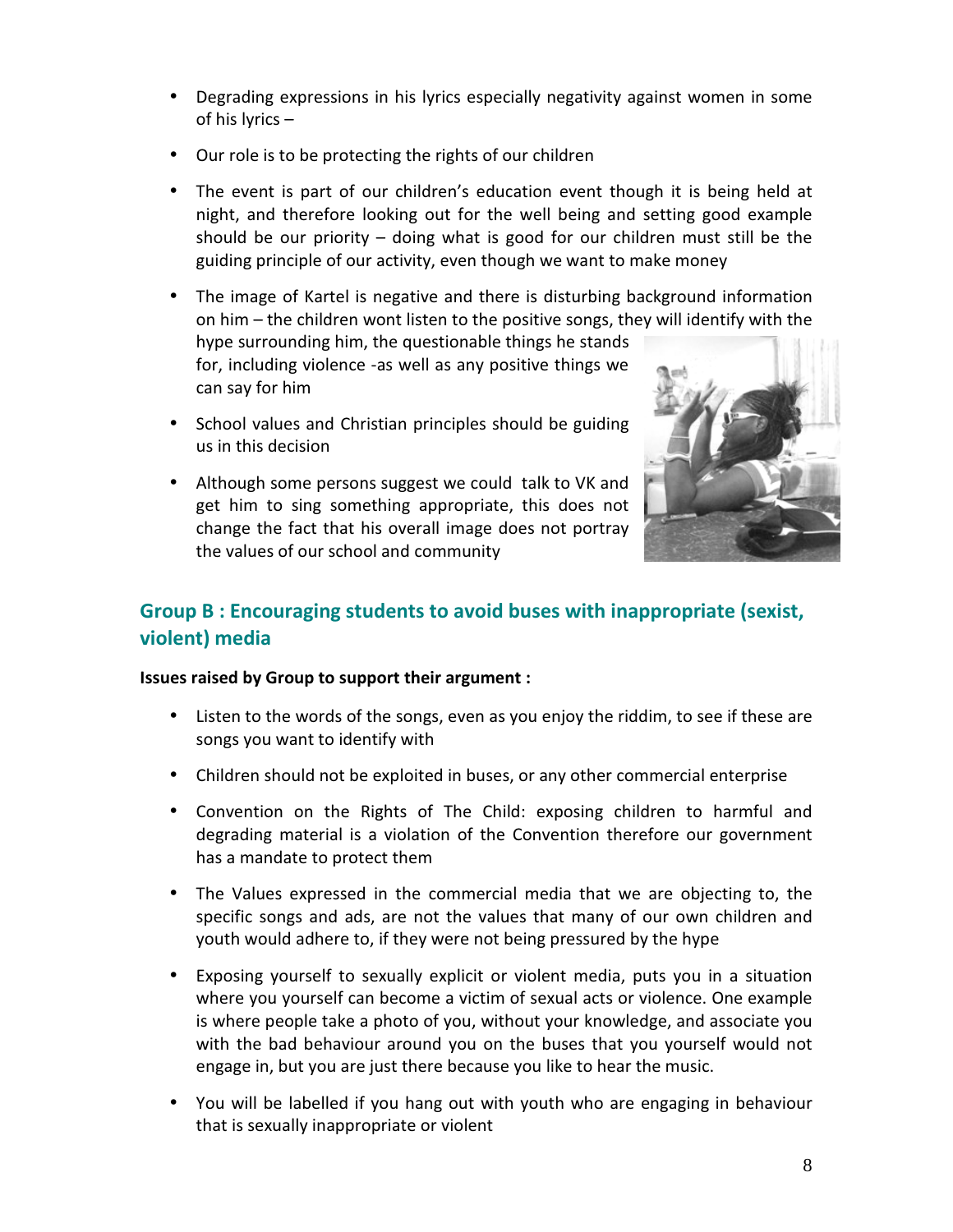- Respect yourself; display respectful behaviour to get the respect of others
- Think about how you want to be portrayed
- Adults can sometimes accompany children and students to the bust stop to prevent the problem of children boarding buses where inappropriate ads, music, behaviour is prevalent.
- Safety of our children must be a top priority.

Facilitators gave brief feedback on the participatory activity, and invited persons to highlight any point of 'advocacy' in the role play scenarios that we particularly effective.

In concluding participants were asked to remember their responsibilities as women's rights adocates also includes our role to critique and challenge offensive sexist and violent portrayals in media; to disseminate information to communities and work places and to be active advocates.

### 6. EVALUATION

Participants were asked what they felt they had learnt- responses were:

- Critiquing skills
- How to respond actively
- How empowerment can be used in a positive way
- How to respond to images about power and control in sensitive ways.
- Caution: Every media advert is carefully constructed.

Then, participants completed short evaluation forms with the following questions:

• How far were your objectives or expectations met?

| Fully :  | 30% |
|----------|-----|
| Mostly : | 60% |
| Fairly : | 10% |

• How useful and relevant were the content and the activities?

Very useful 100% (2 persons said 'very, very')

• How effective was the methodology used

Very effective: 100% (1 said 'excellent', 1 said 'very, very!')

• What overall rating would you give to the session?

Average rating: 9.2 out of 10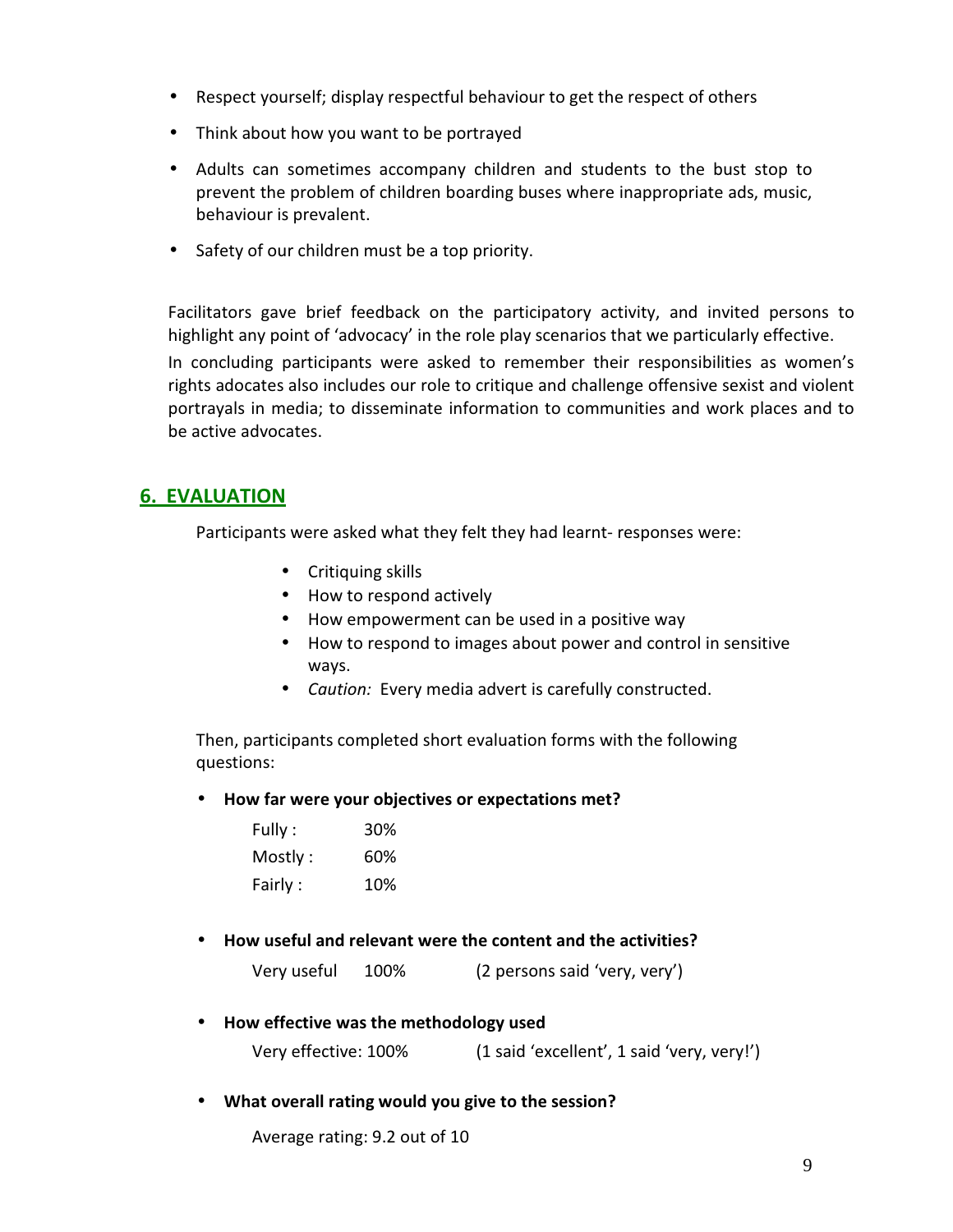- Give at least one useful idea which you have learned: (sample responses below)
	- How women are manipulated in the media, the way women are portrayed.
	- I can call a media house and let them know how I feel about an ad or something that I think should not be on air.
	- I learned a lot from the sharing of views, the information, and the different perceptions that were brought forward in the discussion.
	- I learned how to critique the way that the media and ads portray women.
	- I learned how the portrayal of women and the manipulation of images of women is part of the problem of sexism and violence against women. We must be a part, with other groups, of the fight against violence against women.
	- I have learned that pictures of women you sometimes see on posters or ads or on tv are sometimes being manipulated.
	- My eyes were opened to the way that the media portrays women and gender stereotypes
	- I have learned that we can use a picture, an ad, a poster to start a conversation

#### Informal participatory evaluation:

Participants were also encouraged to give verbal comments. These mostly referred to 'eyes being opened' about issues they had not really thought much about. Some said they had a new sense of confidence in talking about things in the media that they found offensive.

Two participants highlighted their new knowledge about the CRC including protection for children against harmful media, as well as their improved understanding of the Children's Code (ref. Broadcasting Commission).

### Evaluation by Facilitators.

Level of participation was very good. There was a noticeable improvement in many participants' ability to articulate their ideas and concerns about media portrayals that they were uncomfortable with or found directly offensive.

The ability to make links between details of portrayals and the overall notion of 'sexism' or 'gender discrimination' was noticeably improved. The links between mediated sexist portrayals and the influences on behaviour were understood, and participants made several useful links and observations to real life experiences.